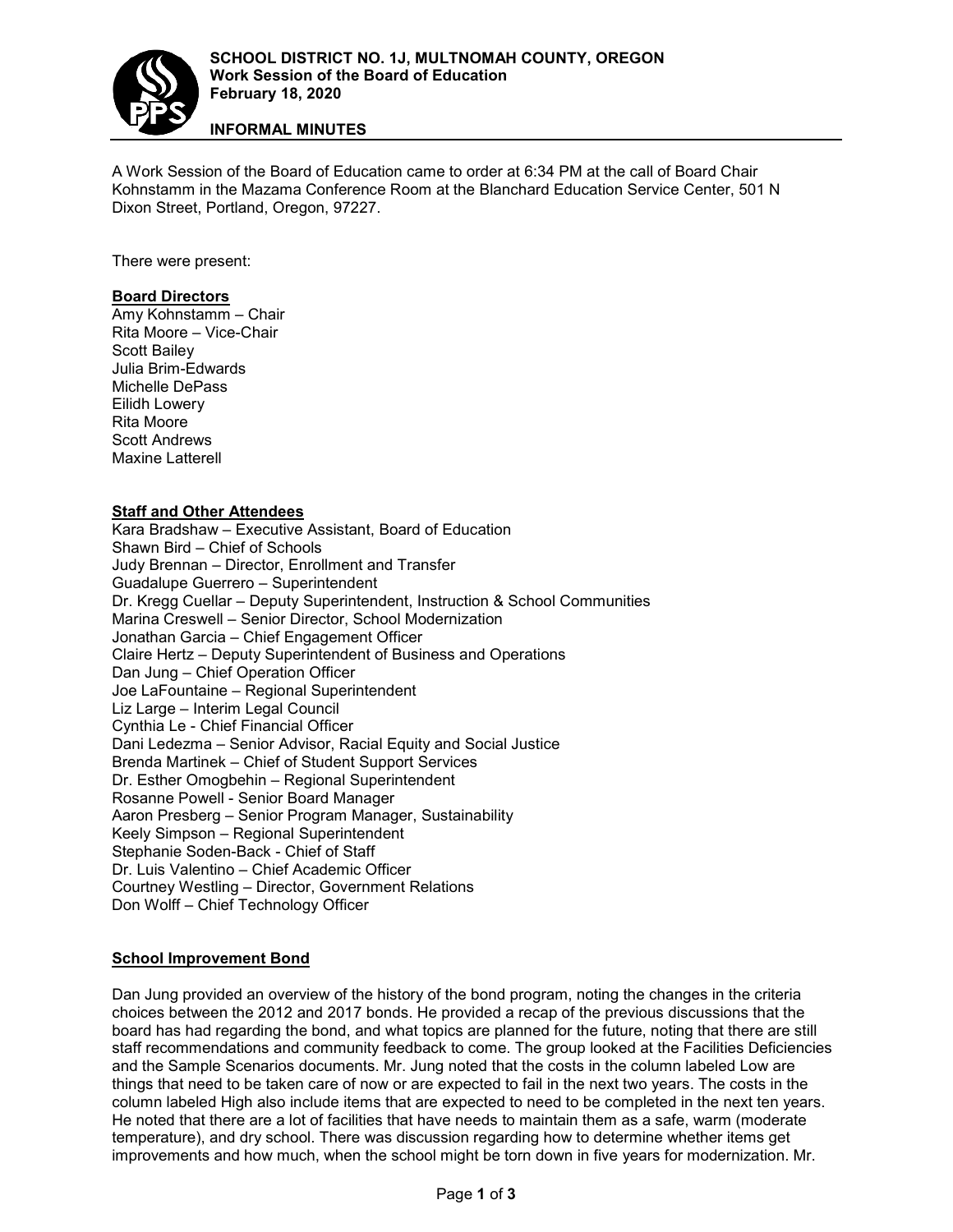Jung noted that there are no scenarios that include modernization of schools that are not high schools because that has been the precedent set. The board members were given a list of discussion topic questions to discuss in groups. After small group discussion, the board members reported out. Common topics that were reported on were High School Modernization, seismic improvements, curriculum, American Disabilities Act (ADA) upgrades, Middle School Redesign and Special Education classroom upgrades. Dan Jung noted that a few people asked about the contingency and explained that it's built in.

Dan Jung recapped what he heard the groups report. The board asked questions of district areas specialist. Ms. Hertz stated that they are working on enrollment projections and that they are enrollment projections are grouped by North/Northeast together, west, south east and south west. Mr. Wolff shared that classroom modernization would provide each classroom with a wireless access point, a mounted projector, and dedicated computers. He noted that funds allocated to curriculum would not be paper text books, they would likely be digitally based, which would require infrastructure. There was further discussion regarding infrastructure, cyber security, data protection, and Enterprise Recourse Planning system (ERP), which is what all the financial systems and human resources systems run on, and which has not been refreshed in 20 years.

Dr. Luis Valentino provided an overview of the curriculum category, noting that one objective is to update some of the curriculum that more than 20 years old, and well as put the district on the state curriculum cycle.

Director Scott asked for a timeline, given that there is still some discord regarding criteria. He replied that the intention is to come back with staff recommendations with slightly more accurate costs and then to go out for community feedback. The board provided feedback on the activities and shared additional comments regarding the school improvement Bond planning.

Director Kohnstamm adjourned to a brief brake at 9:00 pm. The meeting was re-adjourned at 9:09 pm.

## **Enrollment Balancing**

Claire Hertz provided an overview of the second draft of the enrollment scope of work. She shared that they plan to start by looking at South East schools, then look at North/Northeast schools, and then West/Southwest. She noted that enrollment balancing is being done at this time because of the new middle school opening. Board members offered feedback on the second draft of the scope of work. There was discussion regarding middle school redesign and how it relates to enrollment balancing. There was discussion regarding whether the process would first analyze the district as a whole or start in South East and spread out from there, and how adjusting the boundaries in Southeast would affect the other areas. There was discussion about co-located schools. Claire Hertz stated that there will first be a comprehensive analysis off need across the district, and then they will start to address solutions by region. She stated that they would revisit the scope of work and work to integrate board feedback.

## **Public Comment**

- Mike Rosen: Environmental conservation. PPS climate justice committee. PPS is a major contributor to carbon emissions but can reverse trend by addressing target areas to improve efficiency of schools, reduces footprint and cost. PPS has put some things into place. Most work has been done with small resources. With the Bond we can make buildings and operation more sustainable. We can make upgrades. Voters care about this and students are demanding it and the bond can help us address it.
- Amy Higgs: Environmental Conservation. Eco school network. Been supporting parents and students in PPS and neighboring districts. Many people are working to reduce. More parents joining group. Many people have eco-anxiety over whether we'll have a planet to live on in the future. Students are noticing more. Learning about environmental problems when they are in a building that does not model what they are learning about become hopeless. Carefully consider students health and safety for student's futures. Recycling, compost, gardens reusable supplies. Ready to assist in student engagement.
- Angela Jarvis Holland: ADA. Executive Director of All Born In. Shared the story of 8 year old Jennifer crawled up the steps of the capital, which lead to the right to people with disabilities ADA bill to be passed. PPS is past due. It is a moral civil rights issue. We have to think who is at the table and who is not at the table. People with disabilities are invisible. There is a huge generational impact. It's